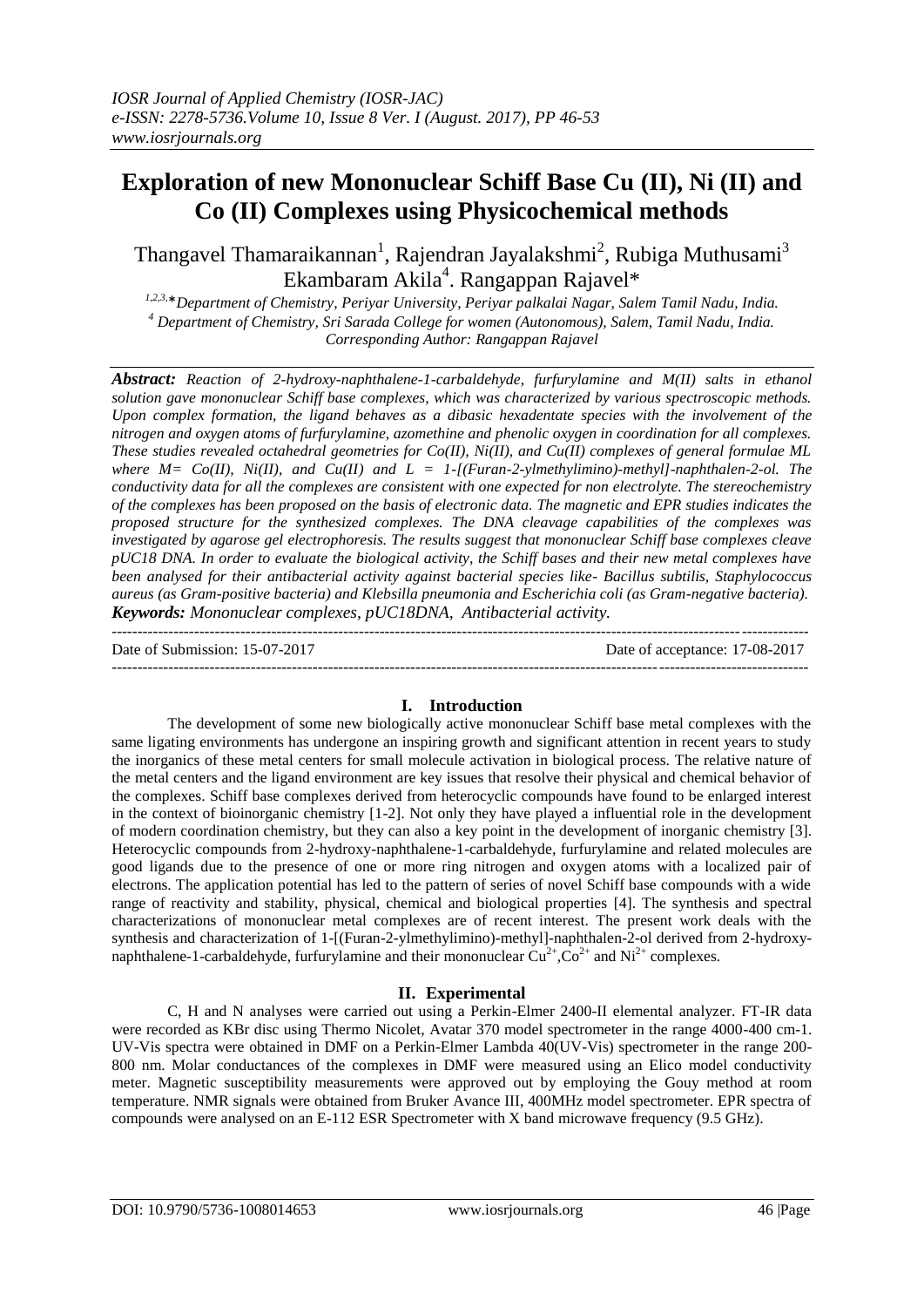## **Synthesis of 1-[(Furan-2-ylmethylimino)-methyl]-naphthalen-2-ol**

To an ethanolic solution of 2-hydroxy-naphthalene-1-carbaldehyde (1mmol), ethanolic solution of furfurylamine (1 mmol) was added. The mixture was stirred until complete dissolution. After the addition of the equimolar amount of 2-hydroxy-naphthalene-1-carbaldehyde and furfurylamine, the mixture was stirred for 3 hrs at room temperature and a dark solution was formed [5]. After evaporating the solution, a dark yellow product was formed.

## **Synthesize of Mononuclear Schiff base metal complexes**

A mixture of synthesized 1-[(Furan-2-ylmethylimino)-methyl]-naphthalen-2-ol (2 mmol) was added to ethanolic solution of solid metal acetate salt (1 mmol). The reaction mixture was stirred for 3 hrs at room temperature [6]. The precipitate was filtered, washed with diethyl ether and the collected solid was air dried overnight and then dried, whereupon dark color precipitate was formed. The structure of complexes was deeprooted by spectroscopic techniques.



M= Cu(II), Ni(II) & Co(II)

**Fig. 1:** Synthesis pathway for Schiff Base ligand and its Mononuclear Schiff base metal complexes

### **Antibacterial assay**

The standard disc diffusion method was followed to find the antibacterial activity of the synthesized compounds against the organism Staphylococcus aureus, Escherichia coli, Bacillus subtilis and Klebsilla pneumonia [7]. The tested compounds were dissolved in DMF (Which have no inhibition activity). A disc of Whatmann no.4 filter paper having the diameter 8.00 mm were soaked in the solution of compounds in DMF. Uniform size filter paper disks were impregnated by equal volume from the specific concentration of dissolved tested compounds and carefully placed on incubated agar surface. After incubation for 36 hrs at 27 <sup>o</sup>C in the case of bacteria, inhibition of the organism which evidenced by clear zone surround each disk was measured and used to calculate mean of inhibition zones.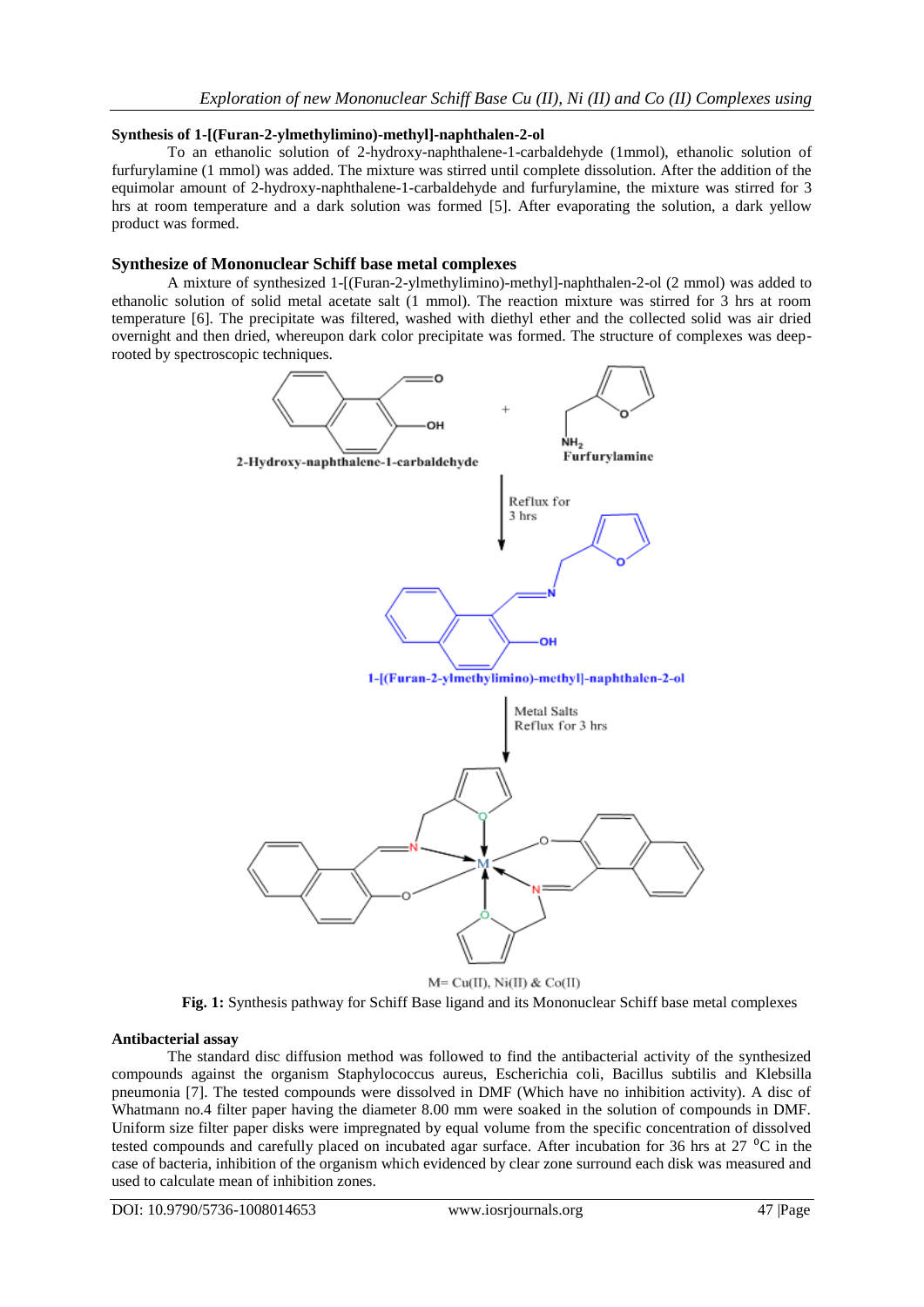## **DNA cleavage experiments**

For gel electrophoresis experiments, supercoiled pUC18 DNA was treated with the title complexes in Tris buffer (50  $\mu$ M H<sub>2</sub>O<sub>2</sub> in Tris-HCl buffer pH 7.2), and the solution was irradiated at room temperature with a UV lamp (365 nm, 10 W). After being incubated at 37 °C for 2 hrs, electrophoresis was carried out at 50 V for 2 h in Tris–acetic acid- EDTA buffer. Electrophoresis was carried out and bands were visualised by UV light and photographed to establish the extent of DNA cleavage from the intensities of the bands [8]

| <b>Compounds</b>         | M.Wt   | <b>Colour</b> | M.Pt | Molar                                                           | <b>Elemental analysis</b> |        |        |       |
|--------------------------|--------|---------------|------|-----------------------------------------------------------------|---------------------------|--------|--------|-------|
|                          |        |               |      | conductivity<br>$\Omega^{-1}$ cm <sup>2</sup> mol <sup>-1</sup> | $\mathbf C$               | H      | N      | M     |
|                          | 251.28 | Yellow        | 130  | --                                                              | 76.48                     | 5.21   | 5.57   |       |
| $(C_{16}H_{13}NO_2)$     |        |               |      |                                                                 | (76.40)                   | (5.17) | (5.57) |       |
| CuL                      | 564.09 | Dark          | 260  | 7.4                                                             | 68.07                     | 4.25   | 4.96   | 11.16 |
| $(C_{32}H_{24}N_2O_4Cu)$ |        | Green         |      |                                                                 | (68.03)                   | (4.22) | (4.94) |       |
| CoL                      | 559.48 | <b>Brown</b>  | 220  | 5.8                                                             | 68.63                     | 4.28   | 5.00   | 10.54 |
| $(C_{32}H_{24}N_2O_4Co)$ |        |               |      |                                                                 | (68.61)                   | (4.25) | (4.99) |       |
| <b>NiL</b>               | 559.24 | <b>Brown</b>  | 272  | 8.5                                                             | 68.66                     | 4.29   | 5.00   | 10.37 |
| $(C_{32}H_{24}N_2O_4Ni)$ |        |               |      |                                                                 | (68.62)                   | (4.26) | (4.98) |       |

**III. Results And Discussion Table 1:** Analytical data of the Schiff base ligand and its mononuclear metal complexes

## **IR spectra**

The IR spectrum of the ligand (L) shows a  $v(C=N)$  peak at 1638.67 cm<sup>-1</sup>, and the absence of a  $v(C=O)$ peak around 1700 cm<sup>-1</sup> (Table 2). These observations confirm the condensation of 2-hydroxy-naphthalene-1carbaldehyde, furfurylamine. The IR spectra of the complexes show  $v(C=N)$  bands at 1602.35– 1612.10 cm<sup>-1</sup> and is found that the ѵ(C=N) bands in the complexes are shifted to lower energy regions compared to that in the free ligand (L). This phenomenon appears to be due to the coordination of azomethine nitrogen to the metal ion [9]. The v OH band of the ligand is at  $3439.15$  cm<sup>-1</sup> and its absence in the complexes is due to the involvement of the phenol O in bonding to the metal ions. Further support for this coordination were indicated by the appearance of new bands  $563.22 - 581.03$  and  $445.35 - 490.59$  cm<sup>-1</sup> in the infrared of the complexes are assigned to M-O and M-N stretching vibration, respectively. The above discussion reveals that the metal ions form coordination complexes through carbonyl oxygen and azomethine nitrogen atoms.

| Compounds              | $v(O-H)$<br>$\rm \Gamma$ | $v(C=N)$<br>$\mathbf{cm}^{-1}$ | $v(C-C)$<br>$\rm \left( cm^{-1} \right)$ | $v(C=C)$<br>$\rm (cm^{-1})$ | $v(M-O)$<br>$\rm \Gamma \, cm^{-1}$ | $v(M-N)$<br>$\rm \left( cm^{-1} \right)$ |
|------------------------|--------------------------|--------------------------------|------------------------------------------|-----------------------------|-------------------------------------|------------------------------------------|
| $C_{16}H_{13}NO_2$     | 3439.15                  | 1638.67                        | 1268.30                                  | 1591.27                     | $- -$                               | $- -$                                    |
| $C_{32}H_{24}N_2O_4Cu$ | $- -$                    | 1612.10                        | 1318.50                                  | 1510.47                     | 557.50                              | 490.59                                   |
| $C_{32}H_{24}N_2O_4Co$ | $- -$                    | 1605.11                        | 1302.11                                  | 1555.20                     | 581.03                              | 458.21                                   |
| $C_{32}H_{24}N_2O_4Ni$ | $- -$                    | 1602.35                        | 1290.23                                  | 1580.62                     | 563.22                              | 445.35                                   |

**Table 2:** Infrared spectroscopic data of the Schiff base ligand and its mononuclear metal complexes

## **Electronic spectra and Magnetic Moment**

The electronic spectra of the complexes in DMF solution and the spectrum of Schiff base ligand, L exhibits band at 285 nm, 340 nm attributable to  $\pi-\pi^*$  transitions of aromatic benzene ring and imino group and  $n-\pi^*$  transitions of imino group [10]. In the complexes these bands are shifted to longer wavelengths due to outcome of coordination when binding with metal, thus confirming the formation of Schiff base metal complexes.  $C_{32}H_{24}N_2O_4Cu$  complex gave only one band due to  ${}^2Eg \rightarrow {}^2T_2g$  transition at 645 cm<sup>-1</sup> and charge transfer transition was observed in the range of 445 nm. This electronic spectral data conclude the suggested octahedral geometry for the  $C_{32}H_{24}N_{2}O_{4}Cu$  complex. The magnetic moment for Cu(II) complex is 1.57 B.M. this clearly shows that there is no major spin interactions [11]. These bands are shifted when compared to the ligand, indicating the involvement of imine and oxygen nitrogen in coordination with copper atom. The octahedral geometry for the dark coloured complex of  $C_{32}H_{24}N_2O_4C_0$  as confirmed by magnetic moment 4.82 B.M the observation of two bands in the visible region. The Ni(II) complex shows bands at 560, 675 nm respectively corresponds to  ${}^{6}A_{1}g\rightarrow {}^{4}Eg(4D)$ ,  ${}^{6}A_{1}g\rightarrow {}^{4}T_{2}g(4G)$  transitions which are compatible to an octahedral geometry around manganese(II) ion [12].

## **ESR Studies**

The ESR spectrum of metal Cu(II)complex provides information about the geometry and nature of the ligating sites of the Schiff base and the metal. The X-band ESR spectrum of the Schiff base copper complex recorded at 77 K shows two different *g*-values, indicating the magnetic anisotropy in the complex. In octahedral complex, the unpaired electron is in the  $d_{x^2-y^2}$  orbital. In the present copper complex, the observed *g* values are  $g_3(2.256) > g_2(2.052) > g_1(2.002)$ , which suggest that this complex has a distorted octahedral geometry [13] (Fig. 2).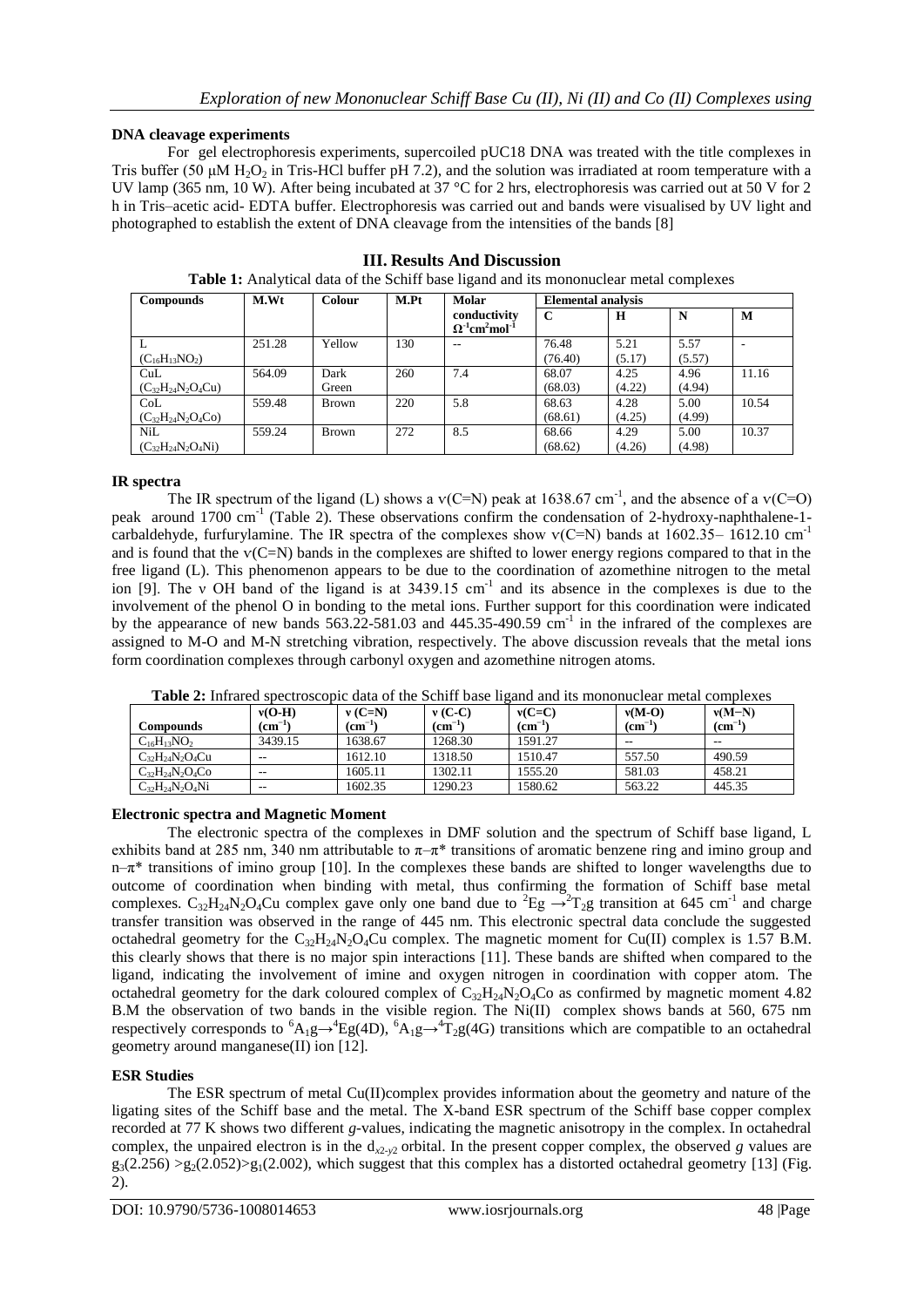

Fig. 2: ESR Spectrum of C<sub>32</sub>H<sub>24</sub>N<sub>2</sub>O<sub>4</sub>Cu complex

# **1 H NMR spectra**

The  $1$ <sup>1</sup>H NMR Schiff base was recorded in CDCl<sub>3</sub> at room temperature. Three different type of protons were identified i) due to phenolic –OH protons around 10.21 ppm [14], ii) due to azomethine proton in the Schiff base appears at 8.562 ppm was observed and iii) signals in the region 6.66–7.73 ppm due to aromatic protons. All these observations support the infrared conclusions (Fig. 3).<br>SAIFNM170201B-03(L3)



Fig. 3: <sup>1</sup>H-NMR Spectrum of Schiff base ligand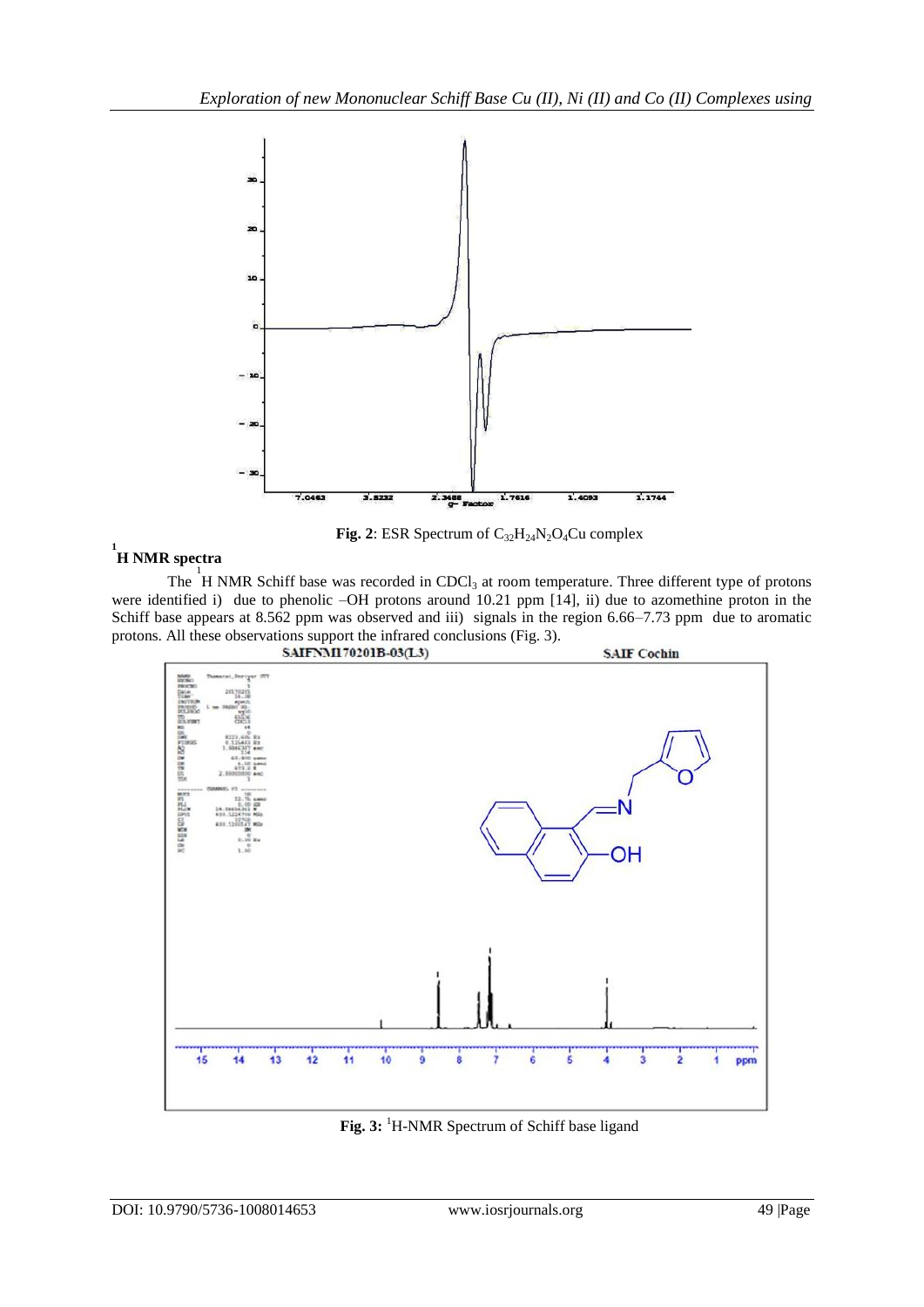### **Powder XRD**

Powder X-ray diffraction pattern of Schiff base metal complexes ( $Cu(II)$ ,  $Co(II)$ ) and  $Ni(II)$ ) are carried out in the range of  $2\theta = 10-80^\circ$  using XPERT-PRO diffractometer in Cu anode material [K-Alpha1] (Å)1.54060]. The powder X-ray diffraction analysis of the metal complxes, exhibit sharp crystalline peaks indicating their crystalline nature. (Fig. 4) The crystallite size (dXRD) of the complexes was calculated using Scherer's formula [15]. The calculated average grain size values for Cu(II), Co(II) and Ni(II) are 1.53, 1.56 and 28.33 nm support that the nanocrystalline nature of metal complexes.



**Fig. 4:** P-XRD for Schiff base metal complexes (a-Cu(II); b-Co(II); C-Ni(II))

### **Antibacterial screening**

The antibacterial screenings of the free ligand and the complexes were tested for their effect on certain bacteria. Current studies reveal that higher electronegativity and large atomic radius decreases the effective positive charges on the metal complex molecules and it results to higher antimicrobial activity [16]. From Fig.5-8, the zone of inhibition area shows to be much larger for metal chelates than that for the ligand but lesser than standard. Such increased activity of the metal chelates can be explained on the basis of chelation theory [17]. On chelation, the polarity of the metal ion will be reduced to a great extent due to the overlap of the ligand orbital. Further, it increases the delocalization of p-electrons over the whole chelate ring and enhances the lipophilicity of the complexes [18]. This increased lipophilicity leads to breakdown of the permeability barrier of the cell and thus retards the normal cell processes.



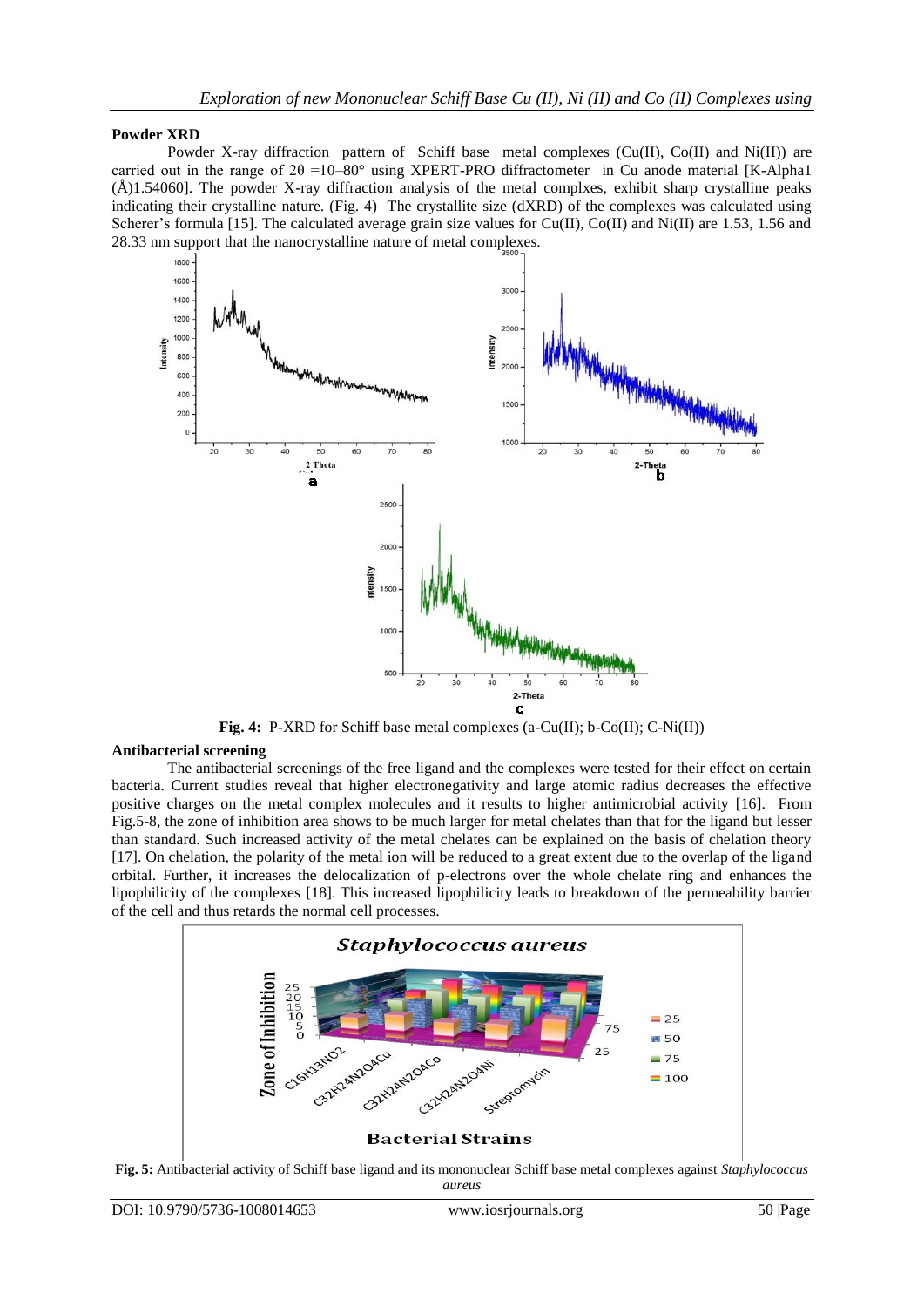

Fig. 6: Antibacterial activity of Schiff base ligand and its mononuclear Schiff base metal complexes against *Bacillus subtilis*



**Figure 7:** Antibacterial activity of Schiff base ligand and its mononuclear Schiff base metal complexes against *Escherichia coli*



*Klebsilla pneumonia*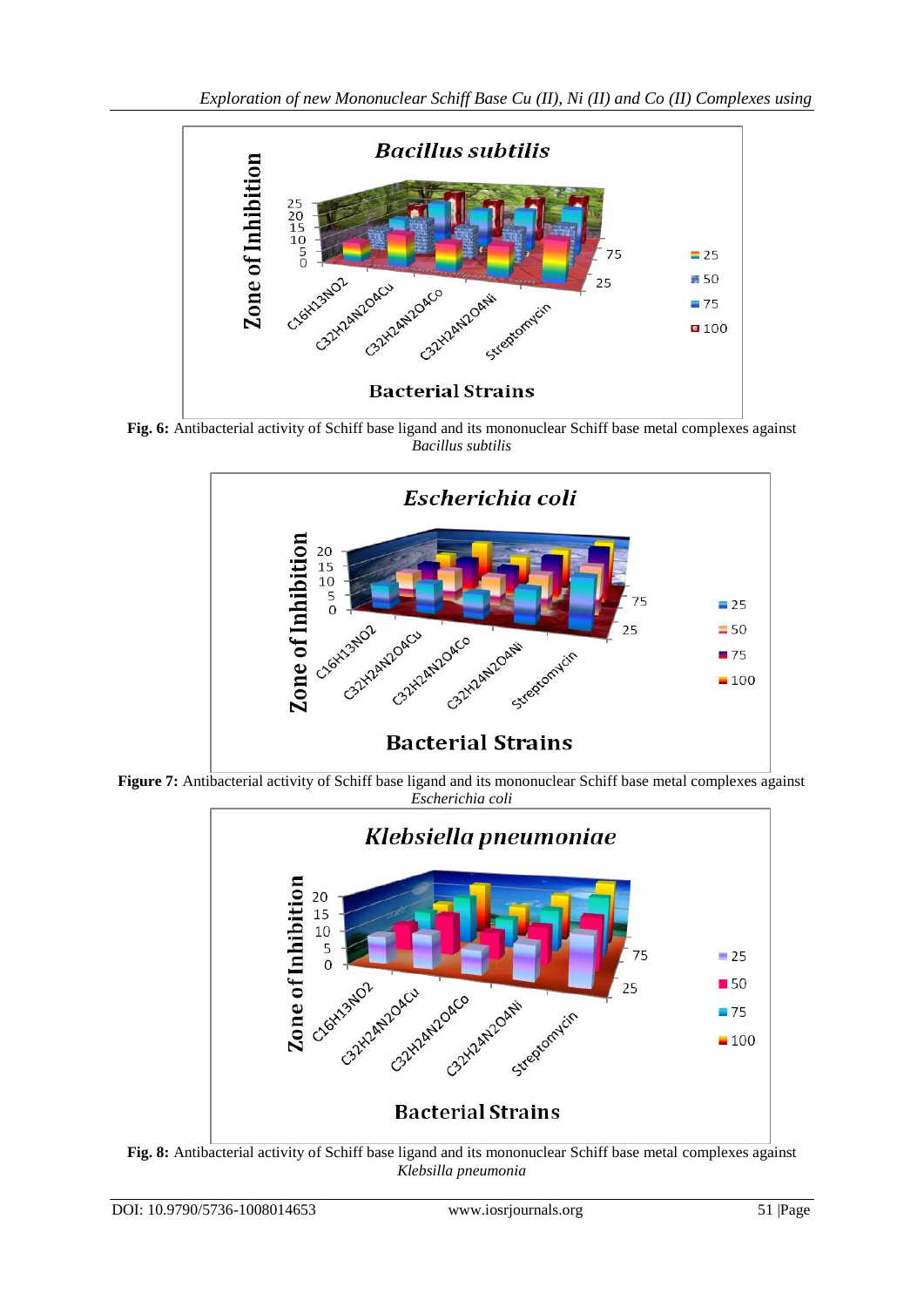#### **DNA cleavage activity studies**

Deoxyribonucleic acid (DNA) is the target molecule for most of the anticancer and antiviral therapies. Gel electrophoresis works on the migration of DNA under the influence of electric potential. The Co(II), Ni(II), and Cu(II) complexes were studied for their DNA cleavage activity by agarose gel electrophoresis method against pUC18DNA and the gel picture showing DNA cleavage in Fig. 9.

From figure it is evident that copper complexes cleave DNA more effectively in the presence of oxidant which may be due to hydroxyl radical (OH) reaction with DNA. This is consistent with the increased production of hydroxyl radicals by cuprous ions similar to the well known Fenton reaction. The different DNAcleavage efficiency of the complexes was due to the different binding affinity of the metal complexes to DNA, which has been observed in other cases [19]. From these results, we infer that the Co(II), Ni(II), and Cu(II) complexes act as a potent nuclease agents.



**Fig. 9:** Changes in the agarose gel electrophoretic pattern of pUC18DNA induced by H<sub>2</sub>O<sub>2</sub> and metal complexes. Lane 1-DNA alone; Lane 2- DNA alone +  $H_2O_2$ ; Lane 3-DNA +  $C_{32}H_{24}N_2O_4Cu + H_2O_2$ ; Lane 4- $DNA + C_{32}H_{24}N_2O_4Co + H_2O_2$ ; Lane5-DNA +  $C_{32}H_{24}N_2O_4Ni$ .

### **IV. Conclusion**

Here, we have explored the synthesis and coordination chemistry of some mononuclear complexes derived from 1-[(Furan-2-ylmethylimino)-methyl]-naphthalen-2-ol. The ligand behaves as a dibasic hexadentate species upon complexation with the involvement of phenolic oxygen and the nitrogen atoms of azomethine group in coordination for all the complexes. The newly synthesized Schiff base and its metal complexes have

been confirmed by the analytical data, IR, UV-Visible, <sup>1</sup>H NMR, ESR spectral data, molar conductance and magnetic moment, studies. P-XRD data`s shown that the metal complexes are nanocrystalline in nature. The antibacterial activity results shows that all complexes have been found to be more potent than its ligand due to the process of chelation dominantly affects the overall biological behavior of the complexes. The DNA cleavage studies revealed that the metal complexes showed good efficiency towards DNA cleavage. Based on the analytical and spectral studies, we propose octahedral geometry to all the complexes.

### **Acknowledgement**

We are also grateful to our Supervisor and Professors of Department of chemistry, Periyar University - Salem for their support.

#### **References**

- [1] A. T Chaviara, P. J. Cox, K. H. Repana, R. M. Papi, K. T. Papazisis, D. Zambouli, A. H Kortsaris, D. A. Kyriakidis and C. A. Bolos, Copper(II) Schiff base coordination compounds of dien with heterocyclic aldehydes and 2-amino-5-methyl-thiazole: synthesis, characterization, antiproliferative and antibacterial studies. Crystal structure of CudienOOCl2, *Journal of Inorganic Biochemistry*, *98(8)*, 2004, 1271-1283.
- [2] K. S. Shaju, J. K Thomas, V. P Raphael and N. Kuriakose, Spectral and Cyclic VoltammetricStudies on Cu (II)-Schiff Base Complex Derived from Anthracene-9(10 H)-one, IOSR Journal of Applied Chemistry (IOSR-JAC), 7, 2014, 2278-5736.
- [3] A. Prakash, B. K. Singh, N. Bhojak and D. Adhikari, Synthesis and characterization of bioactive zinc(II) and cadmium(II) complexes with new Schiff bases derived from 4-nitrobenzaldehyde and acetophenone with ethylenediamine, *Spectrochimica Acta Part A: Molecular and Biomolecular Spectroscopy, 76(3-4),* 2010*,* 356-362.
- [4] N. M. Milvoic, L. M. Dutca and N. M. Kostic, *Inorganic Chemistry, 42,* 2003, 4036-4045.
- [5] G, Ceyhan, C. C. Elik, S. Urus, I. D. M. Elmastas and M. Tumer, Antioxidant, electrochemical, thermal, antimicrobial and alkane oxidation properties of tridentate Schiff base ligands and their metal complexes, *Spectrochimica Acta Part A: Molecular and Biomolecular Spectroscopy, 81,* 2011*,* 184-98.
- [6] S. Pandey and R. S. Srivastava, anticonvulsant activity of some schiff bases Synthesized from 2- aminopyridine, *Pharmacologyonline, 2,* 2009*,* 1048-1074.